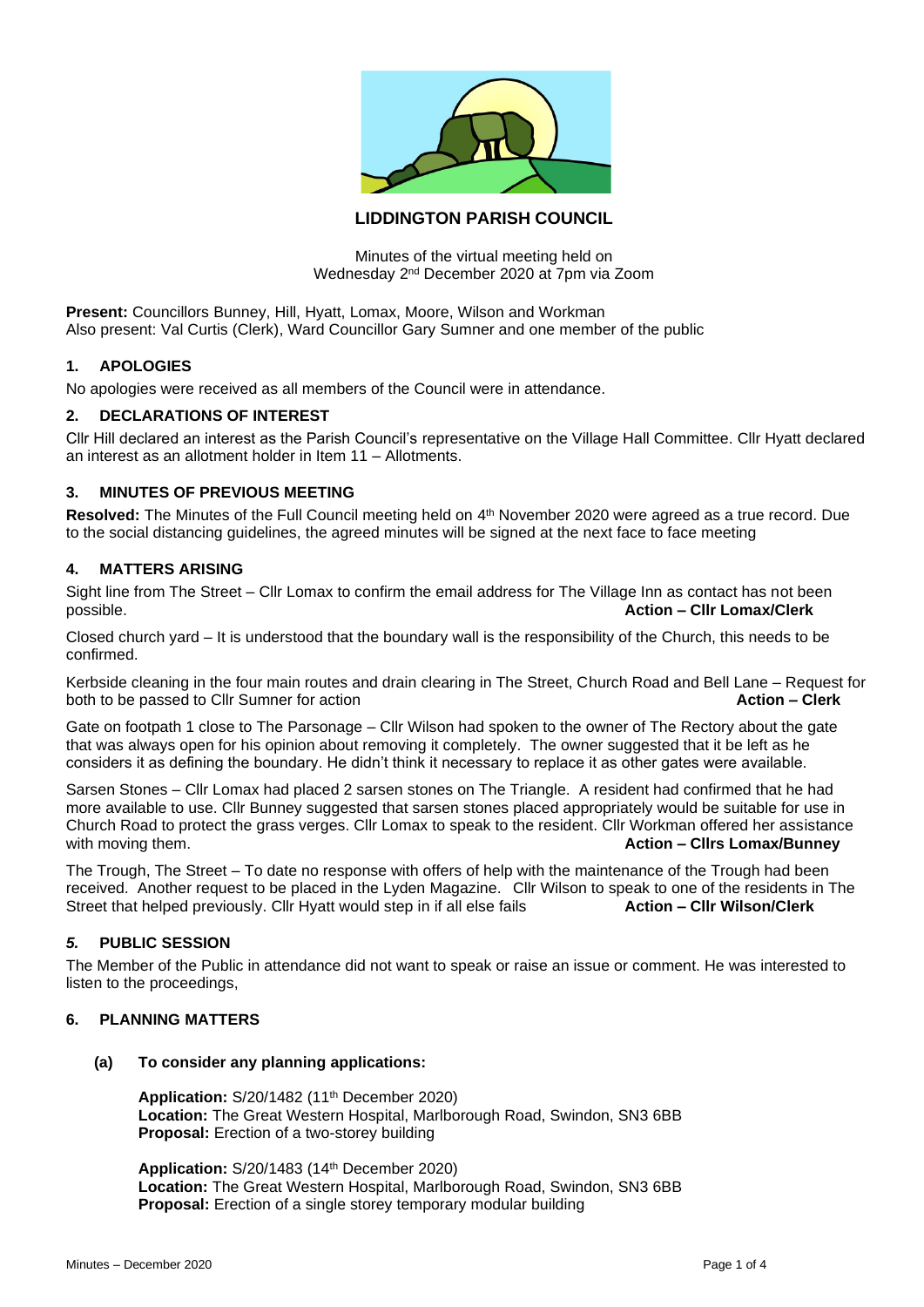# **(b) The meeting noted that the following decision had been received:**

S/18/2065 - Street House Farm, The Street, Liddington, SN4 0HD – Disposed

Ward Councillor Sumner joined the meeting at 8.10pm

# **7. WARD COUNCILLOR REPORT**

Gigabit Fibre – Church Road and Medbourne Lane were not included in the current scheme. Openreach had been asked to look at these roads. The Liddington/Wanborough scheme is currently up to 61% pledges. Once target is reached the build can be started. Cllrs Wilson and Bunney offered their assistance in the discussions if any technical support was required.

Cllr Sumner has the opportunity to promote a cycle route alongside Purley Road. If it is not approved, it can be requested again later. The proposal to move the crossing is still being worked on. He requested that any data downloads from the speed signs be passed to Highways as the information received to date had proved of interest.

Swindon Borough Council to introduce a programme for extra tree planting. Parish Council to be asked for suitable locations and where they would like to see more trees planted.

Southern Connector Road – work planned to start between January and March 2021. Pack Hill and Marlborough Road entrances to be worked at the same time.

Signage for closure of Day House Lane – To be provided as part of Section 278 of M4 J15 scheme. Cllr Sumner happy to discuss with the Parish Council appropriate wording.

M4 J15 scheme moving on. No right turn into Badbury to be introduced early in the New Year.

Ward Councillor Sumner left the meeting at 8.30 pm

# **8. FINANCE**

**Resolved:** Cllr Lomax proposed approval of the invoices, standing order, recurring payment and to ratify the payment made between meetings. Cllr Bunney seconded the proposal and was unanimously agreed.

- (a) **To approve payment of the following invoices**:
	- Members expenses spare batteries, connectors & leads for speed sign £97.95
	- Members expenses signs for the playing field £9.99
	- Administration expense McAfee renewal £24.99
- **(b) To approve payment of the following Standing Orders:**
	- Adams & Watt Annual grass cutting contract December instalment £518.57
- **(c) To approve the following Direct Debits:**
- **(d) To approve payment of the following recurring payment**
	- Unlimited webhosting (18/12/2020 17/01/2021) £4.19
- (e) **To ratify payments made between meetings** • Zoom – Standard pro monthly (December) - £14.39

expenditure that needed to be considered.

**(f) To receive the monthly accounts reconciliation** The Meeting agreed that the accounts were in reasonably healthy condition, however there was future

# **9. DRAFT BUDGET 2021-22**

To review the draft budget proposal for April 2020 – March 2021

Swindon Borough Council had not provided the tax base letters due to the uncertainty over additional funding and any support to be made available to Councils as part of the Government's Spending Review. Due to tax base information not being available, it was not possible to consider the draft budget.

## **10. VILLAGE MATTERS**

a) To reconsider and rescind the decision made to remove the gate to Footpath 21 due to concerns raised about the safety of children.

Cllr Hyatt explained that if a parent/guardian/adult has more than one child in their care, a problem could occur if there was no gate between the playing field and the farmers field where horses were kept.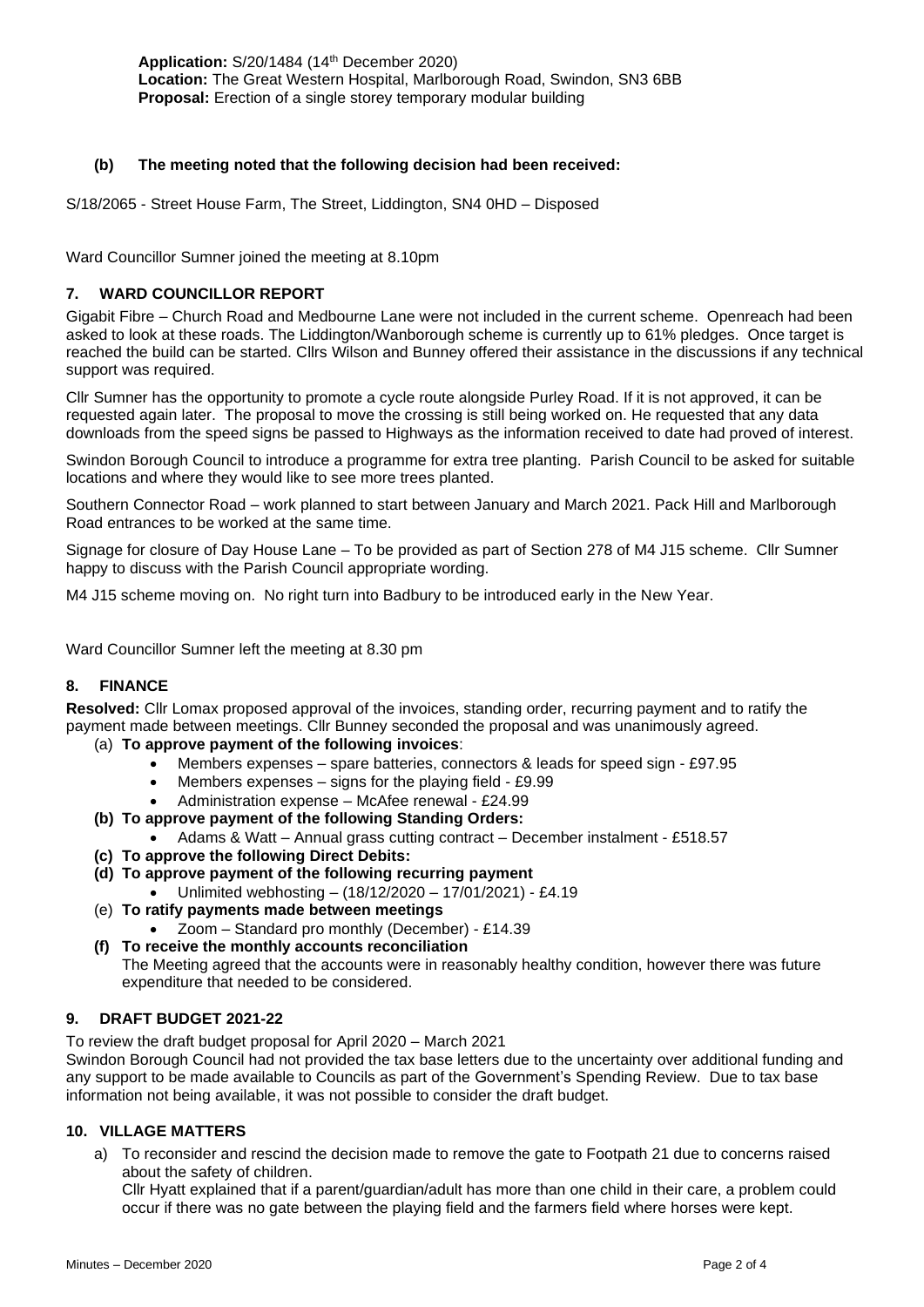Cllr Wilson accepted Cllr Hyatt's point of view but believed that the gate served no purpose as it was constantly left open. As the footpath was fenced all the way along until the descent into the Dell, he doesn't consider it to be a danger.

Cllr Lomax believed that it was easy for children to get behind horses, which did pose a danger. Cllr Hill suggested fencing the whole playing field or as Cllr Wilson had suggested on previous occasions that the play area be fenced off.

Cllr Workman believed that the bigger risk was crossing the road to use the play area.

Cllr Lomax suggested that the current gate be left in place whilst Cllr Wilson looked at options and costs associated with play area fencing. **Action – Cllr Wilson**

b) To consider a request from a resident of installing a dog bin on Spinney Close Green. The Contractor responsible for emptying the litter bins had confirmed that in recent weeks there had been more dog poo bags left in the bin, but it was not excessive. The Meeting agreed that as it was acceptable for the litter bin to be used to discard dog mess, a dedicated dog bin would not be purchased at this time. The situation with the litter bin would be monitored. **Action - Clerk**

# **11. ALLOTMENTS**

To consider the request to transfer the sum of up to  $£1,440$  to Bower Bailey Solicitors in respect of the legal fees incurred by the Diocese of Bristol for the lease of land to Liddington Parish Council.

Cllr Moore tabled a written report, attached to the minutes in the minute book, of the current progress made. The request for funds to be transferred in this way was standard practice, and the monies would be held in the Solicitors 'Client Account'.

**Resolved:** Cllr Lomax proposed to approve the transfer of up to £1,440 to Bower Bailey. The proposal was seconded by Cllr Workman which was agreed by a majority with one abstention. **Action - Clerk**

# **12. DEFIBRILLATOR**

a) To receive an update on any progress made from the Village Hall Committee meeting The Chairman of the Village Hall Committee had sent an email confirming that the committee voted not to pursue any of the options for an alternative position of the defibrillator located on the wall of the Village Hall at this time. The Committee voted in favour of reviewing the location in the future as they understood that the lease for the Managed Services Solution Agreement is for a minimum of 4 years from the date of installation. In view of this and that at some point the current equipment may be changed for newer equipment, the Village Hall Committee reserves the right to review and propose a different location in the future.

**Resolved:** Cllr Lomax proposed that the Parish Council agree and accept the Village Hall Committee's decision. Cllr Moore seconded the proposal which was unanimously agreed.

b) Second Defibrillator - To consider the quote received for the provision of a defibrillator in the kiosk with no power, including a locked cabinet and thermal bag. Several points were raised that the information provided did not answer. Cllr Bunney to carry out some further research and consult with Community Heartbeat Trust.

# **Action – Cllr Bunney**

# **13. LORD JOEL JOFFE MEMORIAL**

Renaming of the footpath – Cllr Workman to speak to the owner of The Manor re the signage

#### **Action – Cllr Workman**

Memorial plaque/display – Village Hall Committee is favourable to the idea of it being hung in the hall. Discussions had taken place concerning the location, with several suggestions being made, some of which had been discounted as they did not provide enough prominence or visibility. Cllr Lomax and the resident to look at the locations suggested to decide on final size of format.

Cllr Lomax had spoken to Lady Joffe who had requested to see final format to check for factual accuracy.

## **14. BADBURY PARK**

To consider providing a response to the email received from Coate at Badbury Park Residents Working Group Coordinator. The subject of a Community Governance Review is included on the agenda for the next Chairs & Clerks Engagement Meeting with Swindon Borough Council on 9th December. This will be discussed at the January meeting.

## **15. SBC CODES & PROTOCOLS ANNUAL REVIEW**

To review and, if appropriate, provide comments on SBC Codes & Protocols. The Meeting agreed that the comments made two years ago in response to the same request should be resent and reinforced.

# **16. SOUTH RURAL NEIGHBOURHOOD POLICE TEAM (10 MINUTES)**

To review the proposed changes to the Community Safety Forum and confirm the representative from the Parish Council. The Meeting noted the changes being proposed. Cllr Wilson to continue to attend the meetings as the Parish Council representative.